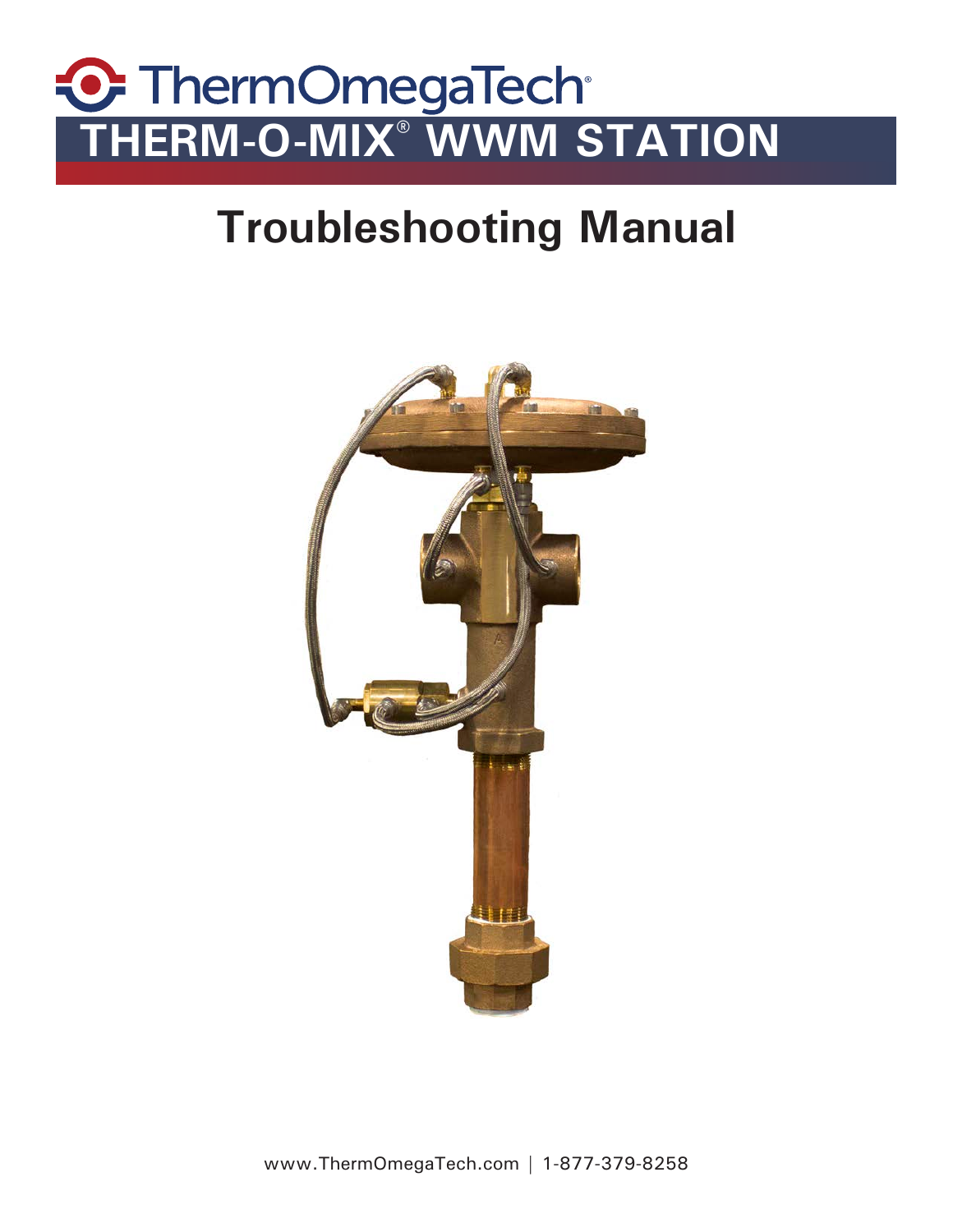# **Table of Contents**

#### **Topic**

#### **Section**

| Decommissioning the Therm-O-Mix Station for Troubleshooting and Repairs3.2 |  |
|----------------------------------------------------------------------------|--|
|                                                                            |  |
|                                                                            |  |
|                                                                            |  |
| V1 Mixing Valve Adjustment Instructions with the WWM Diaphragm Removed4.2  |  |
| WWM Diaphragm Actuator/VI Mixing Valve Replacement Instructions 4.3        |  |
|                                                                            |  |

#### **Appendices**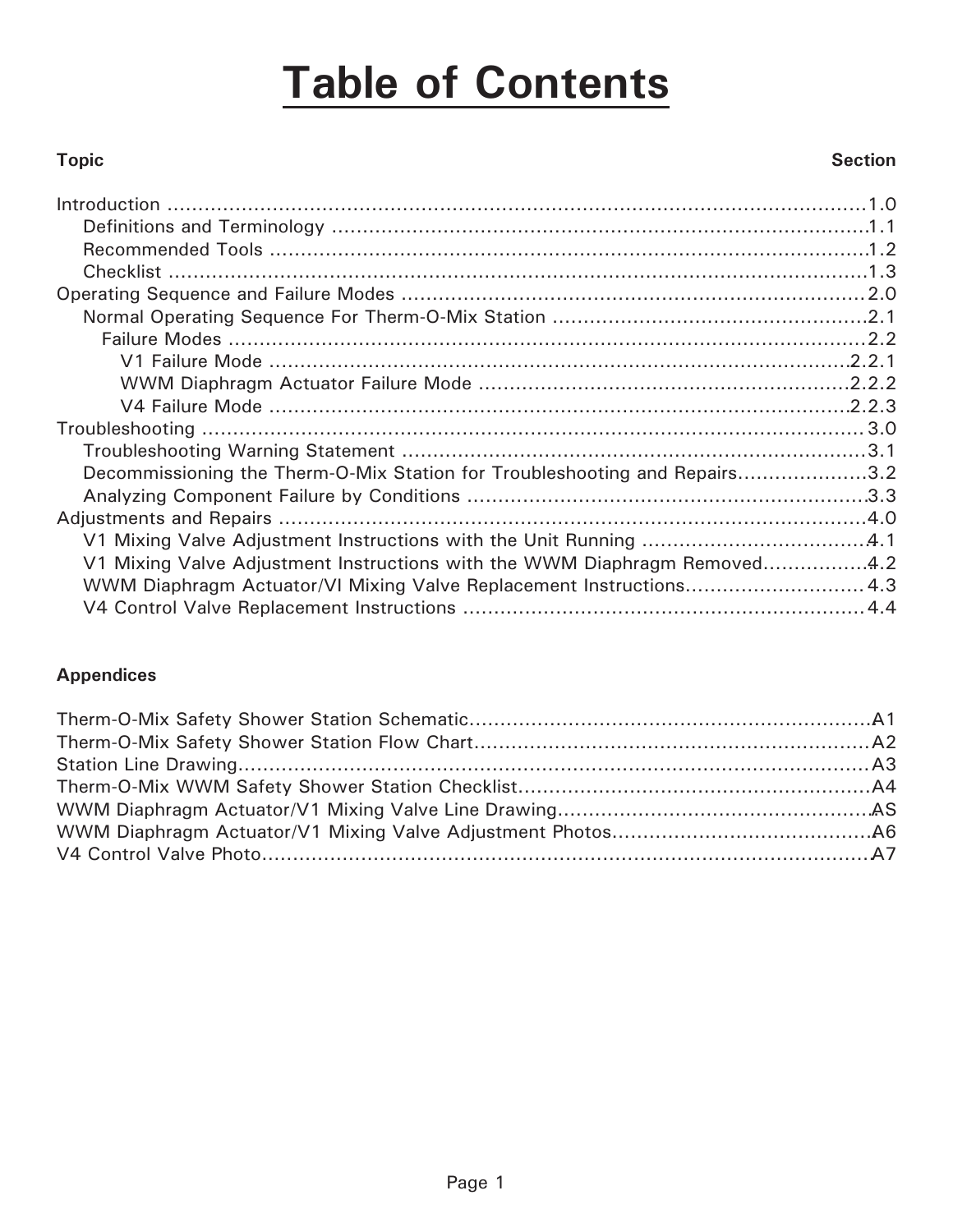#### **Section 1.0: Introduction**

This manual is designed to aid selected companies/qualified personnel to troubleshoot and repair Therm-OmegaTech's Therm-O-Mix WWM Safety Shower Stations. Any qualified personnel assigned to troubleshoot or repair a Therm-O-Mix Safety Shower Station should read the entire manual before proceeding. If you have any questions or concerns about the information found in this manual please contact ThermOmegaTech Inc. at 1-877-379-8258.

#### **Section 1.1: Definitions and Terminology**

- System = safety shower/eyewash station
- Station = Therm-O-Mix Station tempered water unit
- Normal Range = tepid/moderately warm/lukewarm potable water not to exceed lOO°F
- Flow Pressure = gauge pressure measured during flow ( dynamic pressure)
- V1 = primary mixing valve; mixes cold inlet water with hot inlet water
- $\sqrt{4}$  = normally closed; final safety control; senses water temperature out of mixing valve V1; V4 opens if the outlet water temperature is too high, short circuiting the WWM Diaphragm Actuator, closing the hot port of V1 and reducing hot water flow
- WWM Diaphragm Actuator = normally retracted for standard mixing mode; pressure sensitive diaphragm overrides and closes hot port during over-temperature or loss of hot water supply at V1

#### **Section 1.2: Recommended Tools**

The following is a list of recommended tools needed to properly troubleshoot and repair a Therm-O-Mix WWM Safety

- 1/8, 3/16 Hex Keys
- Open-end wrenches including  $7/16$ ",  $\frac{1}{2}$ , 1", 1-1/8", 1 $\frac{1}{2}$ ")
- Channel lock/ Alligator Pliers
- (2) 12" or 14" Pipe wrenches
- (2) 12" or 14" Spud wrench w/ 2-5/8" Capacity
- Thermometer or Thermocouple w/ reader
- Phillips screwdriver

#### **Section 1.3: Check List**

Review the checklist below before troubleshooting the Therm-O-Mix WWM Safety Shower Station. See Appendix #4 for the printable checklist.

- Does the plant have adequate Hot Water Flow Pressure? (Recommended min. 45 PSIG/ max. 100 PSIG)
- Is the station's hot water supply line properly sized? (Recommended min. 1" IPS)
- Does the plant have adequate Cold Water Flow Pressure? (Recommended min. 45 PSIG/ max. 100 PSIG)
- Is the station's cold water supply line properly sized? (Recommended min. 1" IPS)
- Is the station supplying tempered water to anything other than the Safety Shower Station?
- Are freeze and scald protection valves installed correctly? (As required for outdoor applications)
- Is the cold water supply line in contact with or being overheated by another source? (Steam supply lines, solar radiation or steam tracing)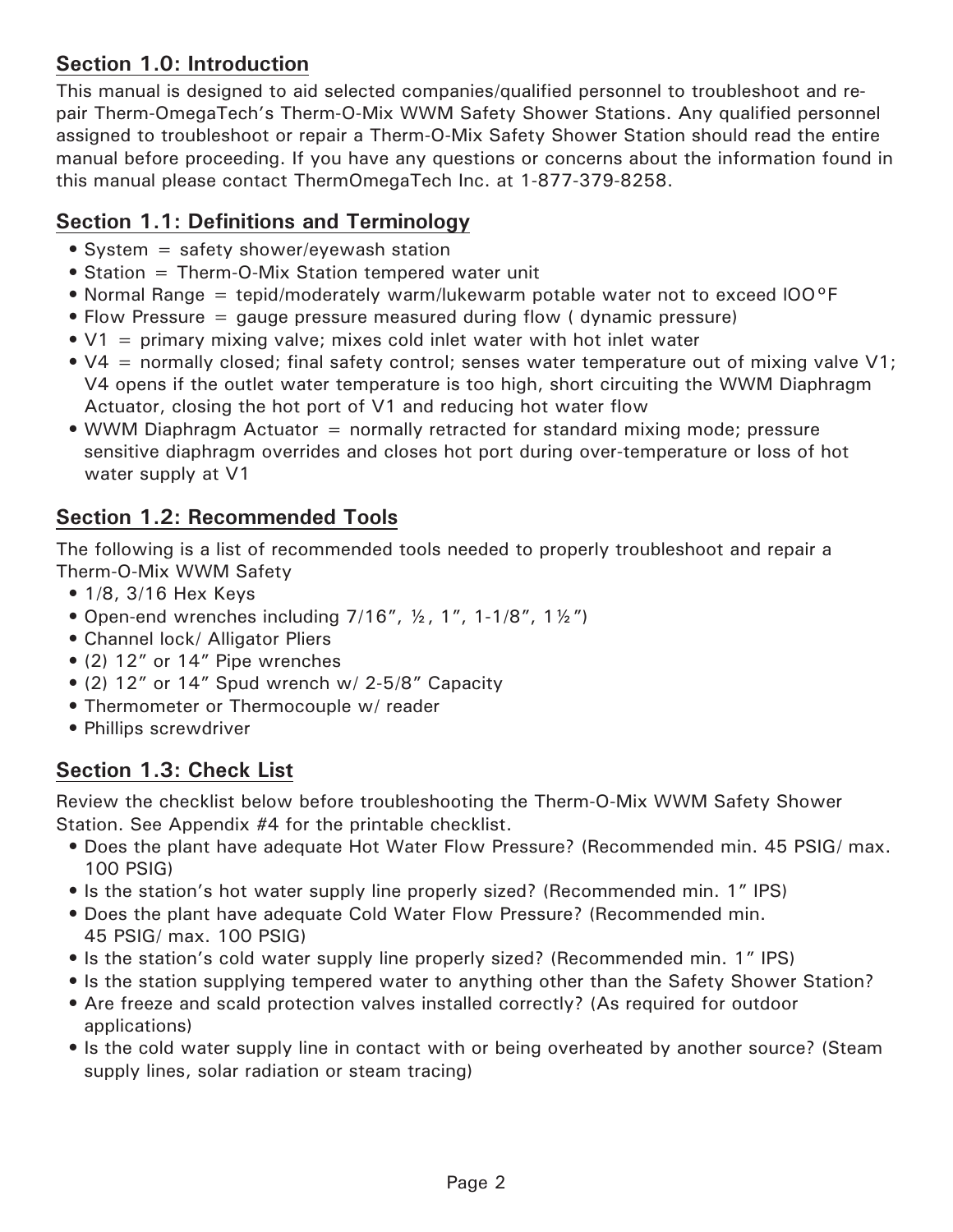#### **Section 2.0: Operating Sequence and Failure Modes**

#### **Section 2.1: Normal Operating Sequence For Therm-O-Mix Station**

The V1 mixing valve blends the cold inlet water with the hot inlet water to produce the set-point outlet water temperature. If the water temperature out of V1 is high, V4 opens which short circuits the WWM Diaphragm Actuator reducing the hot water flow to the mixing valve outlet. If the outlet water temperature is above  $95^{\circ}$ F prior to activating the system the V4 will short circuit the WWM Diaphragm Actuator holding the hot water port closed until the outlet water temperature falls below 85°F. The water supply lines should have pressure regulators installed as per the factory's installation instructions. The hot water flow pressure should be slightly higher than the cold water flow pressure but not more than 10 PSIG higher. Refer to Appendix #1 for the Station Schematic and Appendix #2 for the Station Flow Chart.

#### **Section 2.2: Failure Modes**

#### **Section 2.2.1: V1 Failure Mode**

**If Vl failed with cold port closed (hot port open)**: only hot water flows to mixing valve outlet. V4 will open and short circuit the WWM Diaphragm Actuator when the Station outlet exceeds approximately 95°F, thus closing the hot inlet port on the mixing valve. With the hot port closed, no hot water can flow to the mixing valve, so the Station outlet is cold water only. Station will start to cycle hot - cold as the V4 sees cold water.

**If V1 failed with hot port closed (cold port open)**: no hot water can flow to V1 mixing valve; system supplied with cold water only. V1 is probably jammed open with debris.

#### **Section 2.2.2: WWM Diaphragm Actuator Failure Mode**

**If Diaphragm Actuator failed retracted (normal mixing mode)**: will not be noticed unless there is an over-temperature situation or loss of hot water supply to the Station.

**If Diaphragm Actuator failed extended (override mode)**: no hot water can flow to V1 mixing valve; system supplied with cold water only.

#### **Section 2.2.3: V4 Failure Mode**

**If V4 failed closed**: no significance unless V1 also fails or outlet temperature is over 95°F for more than 15 seconds.

**If V 4 failed open**: mixing valve hot port will be closed, so only cold water flows from the Station. Debris may be stuck to the seat area inside the V 4 not allowing a good seal.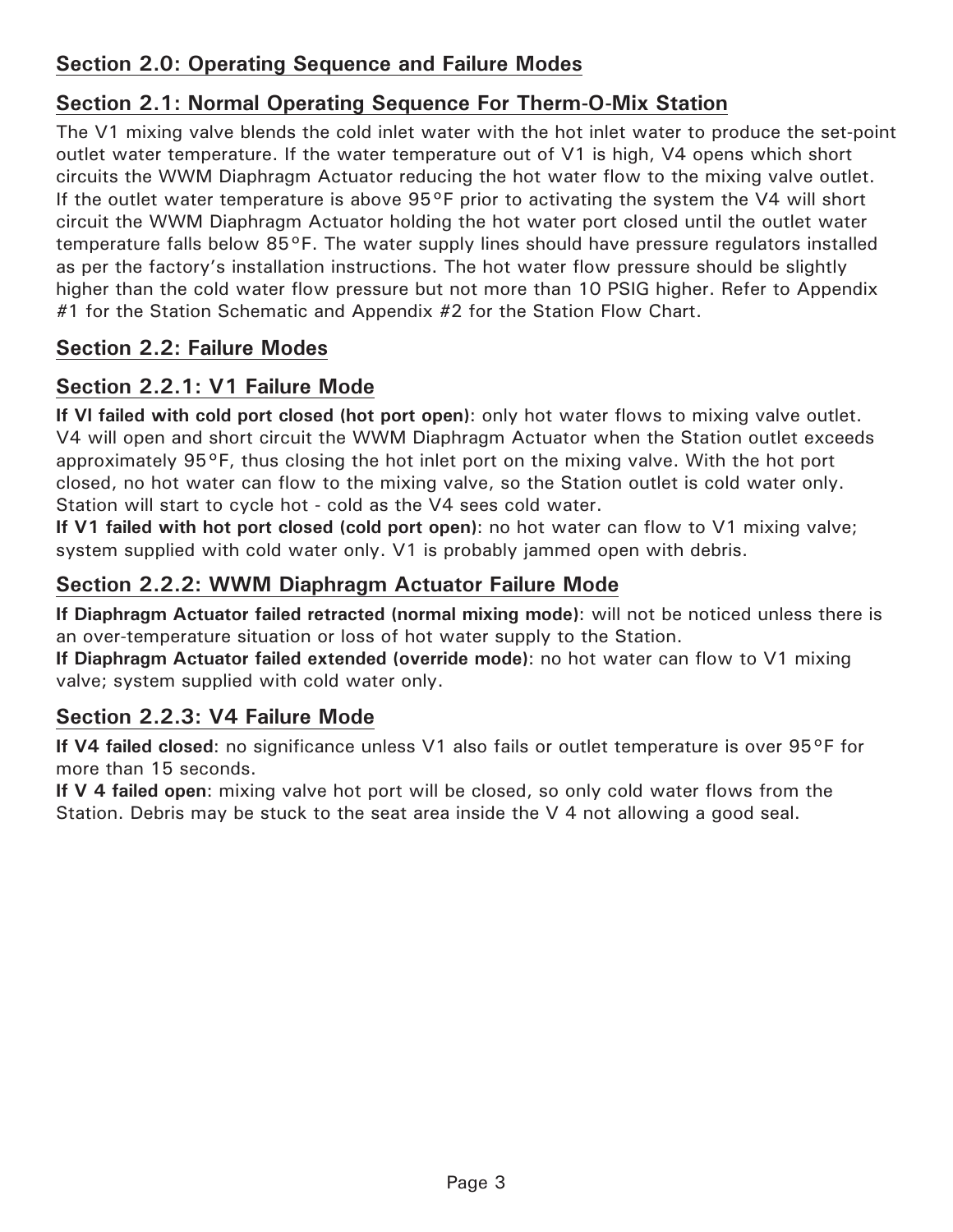#### **Section 3.0: Trouble Shooting and Repairs**

#### **Section 3.1: Trouble Shooting/Repair Warning Statement**

Troubleshooting a Therm-O-Mix Station in the field may require turning off the hot and cold water supply to the emergency safety shower/eyewash system. As such, please contact the plant safety manager/supervisor and follow proper procedures for tagging, locking out, and other possible issues relating to servicing and temporarily rendering the safety equipment unusable. Notify all personnel working in the area that the emergency safety shower/eyewash equipment will be temporarily disabled.

#### **Section 3.2: Decommissioning the Therm-O-Mix Station For Troubleshooting and Repairs**

Follow the steps listed below to properly decommission the Therm-O-Mix Station for troubleshooting and repairs:

- 1. Close the hot water supply line valve to the station.
- 2. Activate the shower and eyewash system for a minimum of two minutes to deplete the hot water pressure trapped between the supply shutoff valve and the station. A longer period of time may be needed, depending on the size and length of supply piping.
- 3. With the system activated close the cold water supply valve to the station.

#### **CAUTION: THERM-O-MIX PIPING MAY BE HOT AND CARE SHOULD BE TAKEN DURING REPAIRS. BE CAREFUL WHEN REMOVING PARTS FOR REPAIR OR REPLACEMENT; HOT WATER MAY BE TRAPPED IN THE STATION.**

- 4. See Section 4.0, for individual valve adjustment and/or replacement.
- 5. Once Therm-O-Mix has been repaired, open the hot and cold water supply valves to the station. Allow station to run for at least one minute to purge the system.
- 6. Insert the temperature-reading device into the eyewash nozzle. Activate the eyewash and record the temperature several times over a 5-10 minute cycle. Repeat this step for the shower, attaching the temperature-reading device to the shower head. Record temperatures on the Unit Checklist (see Appendix# 4).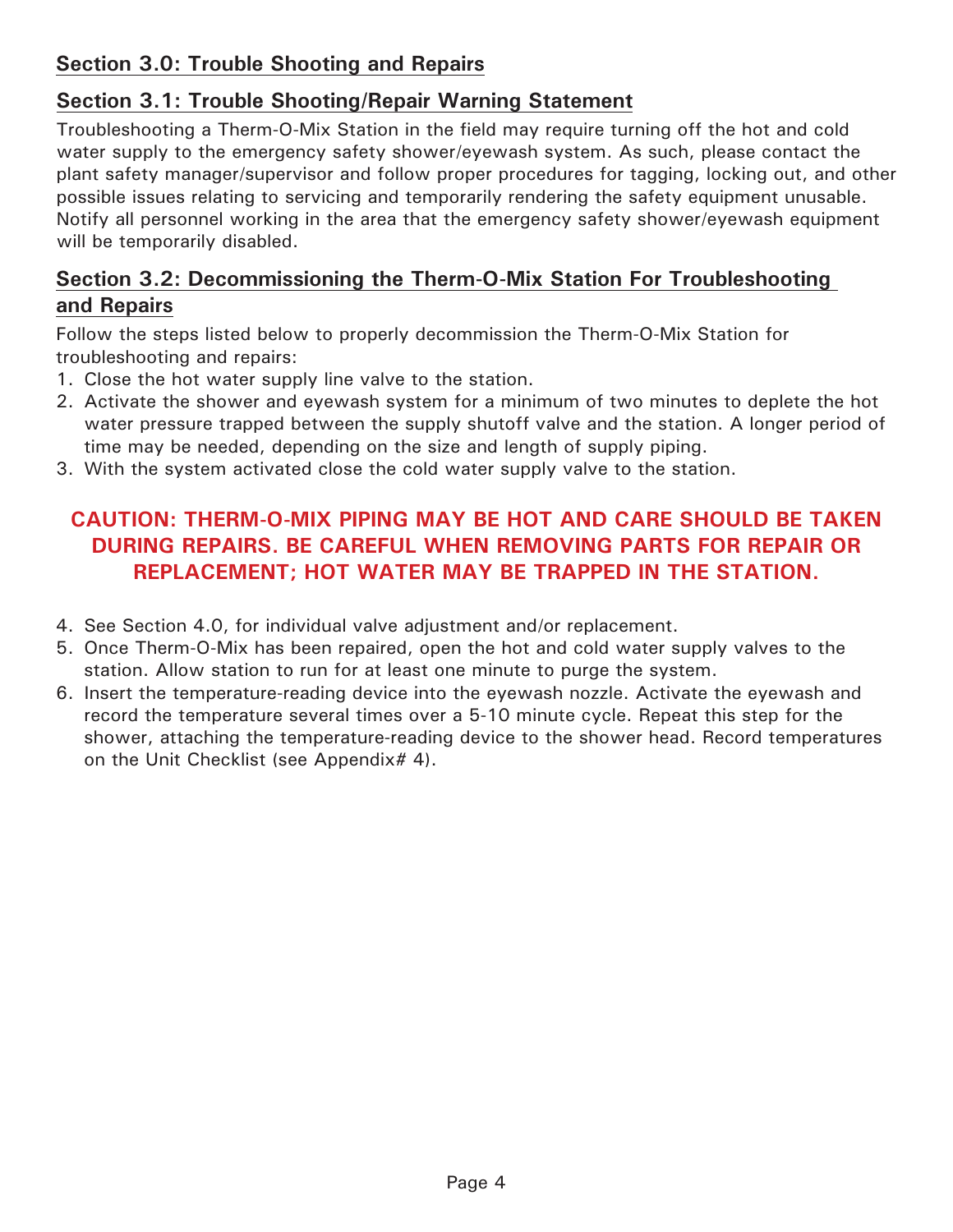|  | <b>Section 3.4: Analyzing Component Failure by Conditions</b> |
|--|---------------------------------------------------------------|
|--|---------------------------------------------------------------|

| <b>CONDITION</b>                                                                                                                       | <b>COMPONENT FAILURE</b>                                                                                                                                                                                                                                                                                                                                                                                                                                                                                                                                                                                                                                                                            |  |  |
|----------------------------------------------------------------------------------------------------------------------------------------|-----------------------------------------------------------------------------------------------------------------------------------------------------------------------------------------------------------------------------------------------------------------------------------------------------------------------------------------------------------------------------------------------------------------------------------------------------------------------------------------------------------------------------------------------------------------------------------------------------------------------------------------------------------------------------------------------------|--|--|
| If the outlet temperature remains above the<br>normal range for long periods of time<br>without fluctuation in the outlet temperature. | Follow Section 3.1 & 3.2 to decommission the<br>station for repair. Follow Section 4.2 to adjust<br>the V1 Mixing Valve outside the unit. If the valve<br>cannot be adjusted correctly a replacement WWM<br>Diaphragm Actuator is required. If the outlet<br>temperature is above 95°F, replacement of the V4<br>Control Valve is required. (See section 4.3 &4.4 for<br>replacement instructions)                                                                                                                                                                                                                                                                                                  |  |  |
| If the outlet temperature fluctuates, rising<br>above the normal range and then drops<br>below the normal range.                       | Follow Section 3.1 & 3.2 to decommission the<br>station for repair. Follow Section 4.2 to adjust<br>the V1 Mixing Valve outside the unit. If the valve<br>cannot be adjusted correctly a replacement WWM<br>Diaphragm Actuator is required. (See section 4.3 for<br>replacement instructions)                                                                                                                                                                                                                                                                                                                                                                                                       |  |  |
| Cold Water Only                                                                                                                        | Verify that the hot water flow pressure is adjusted<br>slightly high than the cold water flow pressure as<br>per the factory's installation instructions. Follow<br>Section 3.1 & 3.2 to decommission the station for<br>repair. Remove the V4 Control Valve for testing<br>(See section 4.4). If the V4 tests correctly Follow<br>Section 4.2 to adjust the V1 Mixing Valve outside<br>the unit. If the valve cannot be adjusted correctly a<br>replacement WWM Diaphragm Actuator is required.<br>If the V1 Mixing Valve is properly adjusted verify<br>that the hot water supply is not blocked before<br>replacing the WWM Diaphragm Actuator by slowing<br>opening the hot water supply valve. |  |  |
| Unit Runs Slightly Off Set-Point                                                                                                       | Minor adjustments can be made to the V1. (See<br>section 4.1)                                                                                                                                                                                                                                                                                                                                                                                                                                                                                                                                                                                                                                       |  |  |

#### **Section 4.0: Adjustments and Repairs**

#### **Section 4.1: V1 Mixing Valve Adjustment Instructions with the Unit Running**

Before beginning repairs read and understand Section 3.1. The Station should be tested after all adjustments are completed.

- 1. Remove the cap nut located on the top of the diaphragm head with a 1" wrench.
- 2. Loosen calibration lock nut with a 7/16" wrench.
- 3. Use a marking pen to make a reference mark so that the calibration screw can be reset to the original location if needed.
- 4. Use a 1/8" hex key to adjust the calibration screw while the unit is running. Turning the screw counter clock-wise will raise the temperature and turning the screw clock-wise will lower the temperature. The calibration screw should only be adjusted a  $\frac{1}{2}$  turn at a time. Allow the unit to stabilize for at least one minute after adjustment before trying to make other adjustments.
- 5. Once the necessary adjustments are made tighten the lock nut onto the calibration screw.
- 6. Re-install the cap nut making sure the face seal does not get pinched. Snug the acorn nut with a 1" wrench.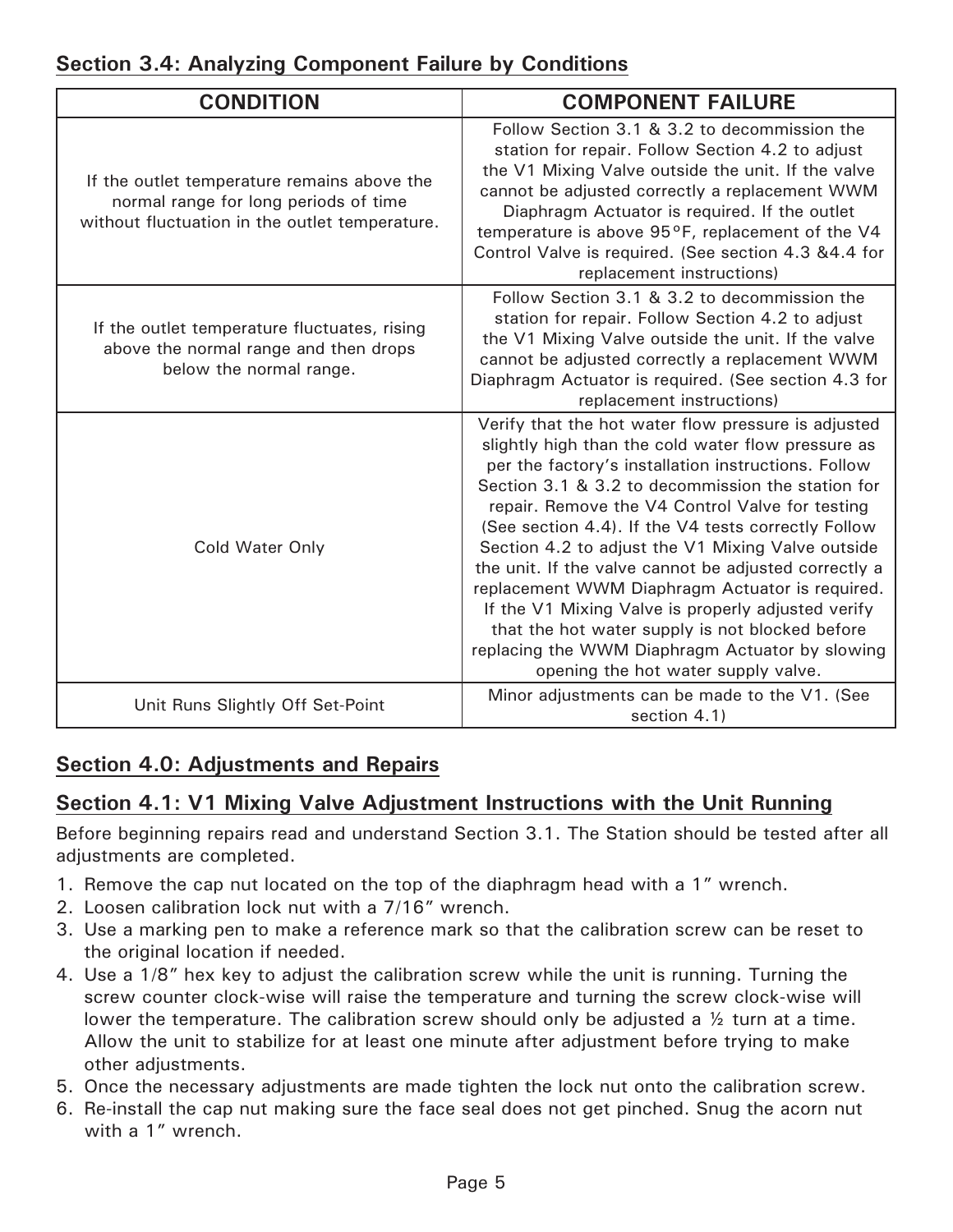#### **Section 4.2: V1 Mixing Valve Adjustment Instructions with the WWM Diaphragm Removed**

Before beginning repairs read and understand Section 3.1 and follow the steps in Section 3.2 to decommission the Therm-O-Mix Station. The Station should be tested after all repairs are completed.

- 1. Label each hose connection going to the diaphragm housing for easy re-installation. (See Appendix #3)
- 2. Disconnect hoses from the diaphragm housing only.
- 3. Use a 1-1/2" wrench or spud wrench to loosen diaphragm valve assembly. Once unthreaded, pull diaphragm valve out. Some resistance may be felt due to O-ring seal.
- 4. Remove cap nut and loosen calibration lock nut with a 7/16" wrench.
- 5. Place the stainless steel sensor into a water bath with a temperature 5F over the set point for five minutes. \*Note: The sensor should be at or below 75F prior to being placed into the water bath for proper calibration. Use calibration screw to adjust the valve spool so that the opening between the spool and the cap is .160-.175 in. (See Appendix #5 & #6).
- 6. Place stainless steel sensor into a water bath with a temperature 5°F below the set point for five minutes. Verify that the top of the spool is sitting on the bottom of the cap.
- 7. Once properly adjusted, tighten the calibration lock nut and replace cap nut.
- 8. Thread WWM Diaphragm Actuator back into the V1 Mixing Valve Tee assembly and tighten with 1-1/2" wrench.
- 9. Position the diaphragm housing so that the adaptor fittings are pointing to the side of the body with the braided hoses. \*Note: To position the diaphragm housing, rotate clockwise when looking down on the Therm-O-Mix<sup>®</sup> Station/WWM to prevent the valve internals from loosening.
- 10. Reconnect the braided hose lines by hand tightening the hose swivel fittings onto the adaptor fittings. Use a 9/16" open end wrench to tighten the swivel nut 1 to 1-1/2 hex flats or 60 to 90 past hand tight. \*Use second 1/2" wrench as a back-up wrench to prevent hose from twisting.

\*If braided hose connections containing orifice plates are opened, the orifice plate must be replaced. Orifice plates have been included in the replacement kit in case they are needed. (See Appendix #3)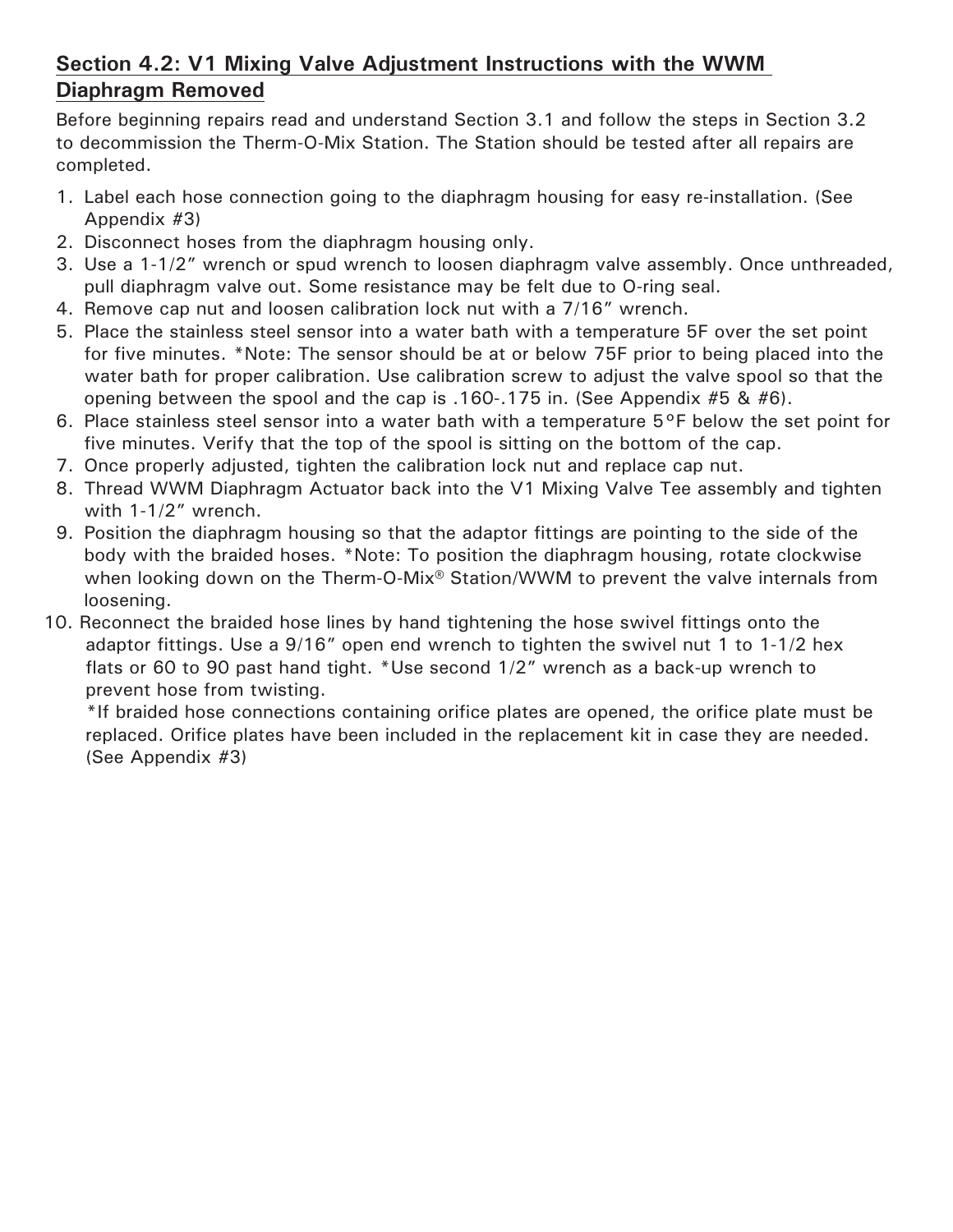#### **Section 4.3: V1 Mixing Valve Replacement Instructions**

Before beginning repairs read and understand Section 3.1 and follow the steps in Section 3.2 to decommission the Therm-O-Mix Station. The Station should be tested after all repairs are completed.

- 1. Label each hose connection going to the diaphragm housing for easy re-installation. (See Appendix #3)
- 2. Disconnect hoses from the diaphragm housing only.
- 3. Use a 1-1/2" wrench or spud wrench to loosen diaphragm valve assembly. Once unthreaded pull diaphragm valve out. Some resistance may be felt due to O-ring seal.
- 4. Remove old body O-ring.
- 5. Install new #221 Quad O-ring supplied with replacement kit.
- 6. Install new diaphragm valve assembly and tighten with 1-1/2" wrench.
- 7. Position the diaphragm housing so that the adaptor fittings are pointing to the side of the body with the braided hoses. \*Note: To position the diaphragm housing, rotate clockwise when looking down on the Therm-O-Mix<sup>®</sup> Station/WWM to prevent the valve internals from loosening.
- 8. Reconnect the braided hose lines by hand tightening the hose swivel fittings onto the adaptor fittings. Use a 9/16" open end wrench to tighten the swivel nut 1 to 1-1/2 hex flats or 60 to 90 past hand tight. \*Use second 1/2" wrench as a back-up wrench to prevent hose from twisting.

\*If braided hose connections containing orifice plates are opened, the orifice plate must be replaced. Orifice plates have been included in the replacement kit in case they are needed. (See Appendix #3)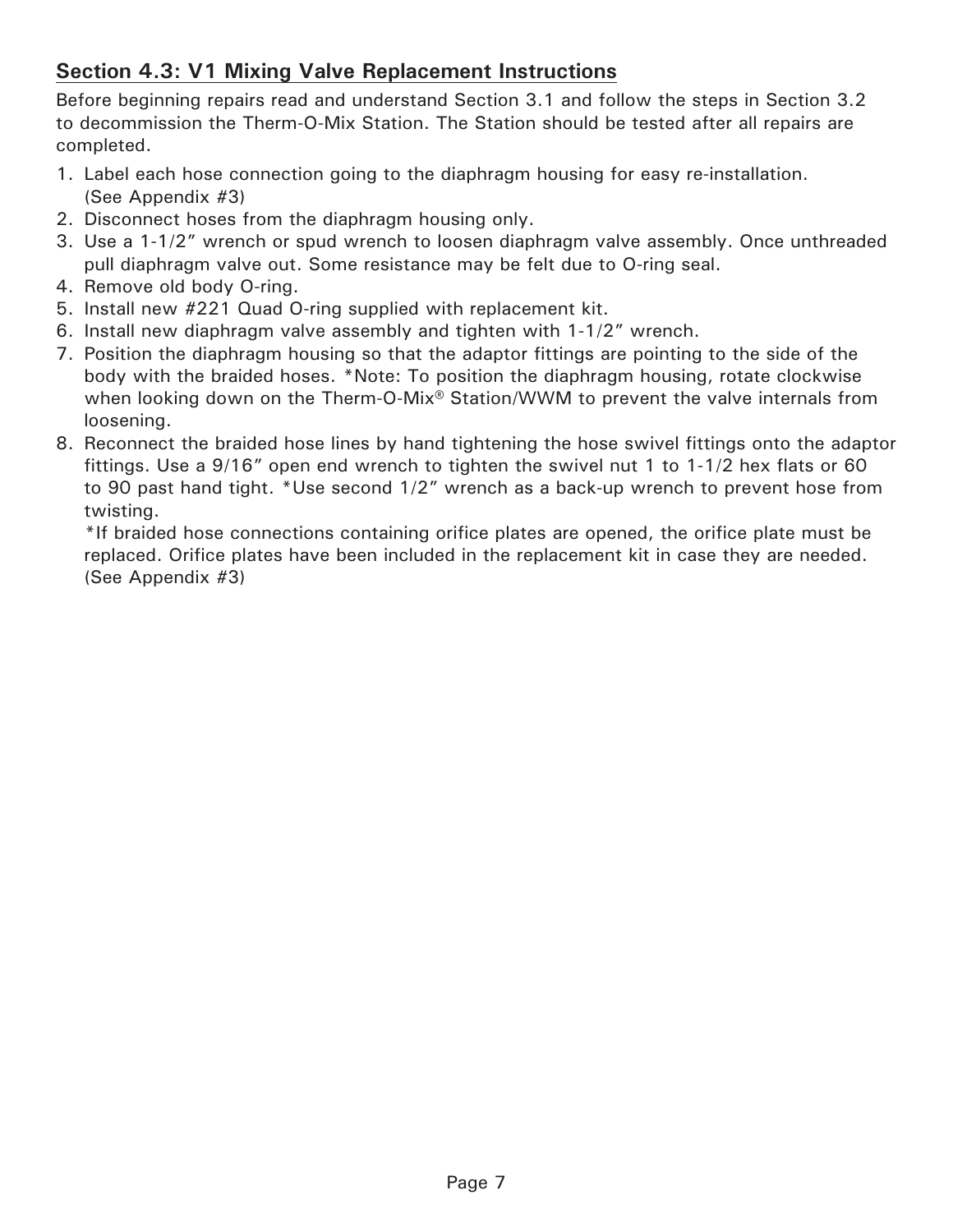#### **Section 4.4: V4 Control Valve Replacement Instructions**

Before beginning repairs read and understand Section 3.1 and follow the steps in Section 3.2 to decommission the Therm-O-Mix Station. The Station should be tested after all repairs are completed.

#### **V4 Control Valve Test**

- 1. Label each hose going to the V4 Control Valve to ensure proper orientation during re-assembly.
- 2. Using a 9/16" wrench disconnect the 3 hose connections on the V4 Control Valve. \*Note: two orifice plates will drop out of the upper and lower hose connections.
- 3. Unthread the V4 Control Valve from the V1 Valve Mixing Tee assembly using a 1-1/8" wrench.
- 4. Place V4 Control Valve stainless steel sensor into a water bath at 98F or above for five minutes.
- 5. Using a compressed air nozzle, blow air into the upper angled hose fitting. (See Appendix #8) If air can be felt coming from the center hose fitting, the V4 Control Valve has failed and must be replaced. If not, continue to the next step.
- 6. Place V4 Control Valve stainless steel sensor into a water bath at 85F or below for five minutes.
- 7. Using a compressed air nozzle, blow air into the lower straight hose fitting. (See Appendix #8) If air can be felt coming from the center hose fitting, the V4 Control Valve has failed and must be replaced. If not, continue to the next step.
- 8. If the V4 Control Valve is working correctly, thread the valve back into the 3/8 NPT port. Use teflon tape or equal pipe thread sealant on all NPT threads.
- 9. The 2 outside connections on the V4 Control Valve require orifice plates to be installed. Place an orifice plate in the female end of the hose and carefully thread the hose on to the proper male fitting. \*Note: the middle connection of the V4 Valve does not receive an orifice plate.
- 10. Thread fitting until hand tight. Use a 9/16" wrench to tighten the swivel nut 1 full revolution to crush the orifice plate. Now turn swivel nut 1 to 1-1/2 hex flats or 60 to 90 to complete tightening the hose.

\*Use a second 1/2" wrench as a backup wrench to prevent hose from twisting.

#### **V4 Control Valve Replacement**

- 1. Label each hose going to the V4 Valve to ensure proper orientation during re-assembly.
- 2. Using a 9/16" wrench disconnect the 3 hose connections on the V4 Valve.
- 3. Unthread the V4 Valve from the V1 Valve Mixing Tee assembly using a 1-1/8" wrench.
- 4. Thread the replacement V4 Valve into the 3/8 NPT port. Use teflon tape or equal pipe thread sealant on all NPT threads.
- 5. The 2 outside connections on the V4 Valve require orifice plates to be installed. Place an orifice plate in the female end of the hose and carefully thread the hose on to the proper male fitting. \*Note: the middle connection of the V4 Valve does not receive an orifice plate.
- 6. Thread fitting until hand tight. Use a 9/16" wrench to tighten the swivel nut 1 full revolution to crush the orifice plate. Now turn swivel nut 1 to 1-1/2 hex flats or 60 to 90 to complete tightening the hose.

\*Use a second 1/2" wrench as a backup wrench to prevent hose from twisting.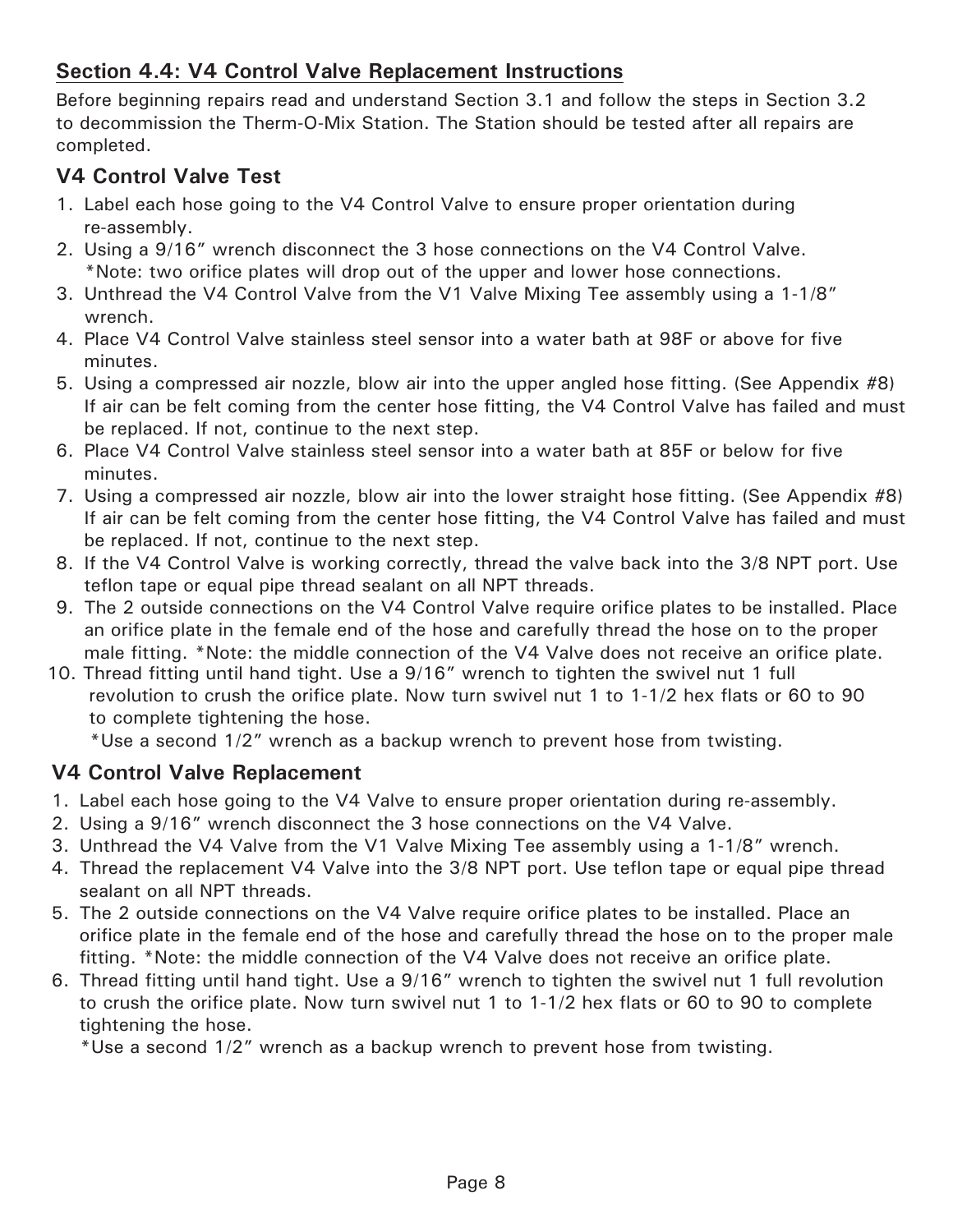# **Appendices**

Appendix #1

The Station schematic shows related valves and flow directions.

Appendix #2

The station flow chart shows the standard operating conditions and their relation to the Station as a unit.

Appendix #3 The Station line drawing shows the unit with callouts for each valve or referenced part.

Appendix #4

The Station checklist should be used whenever troubleshooting or repair work is done on a unit. The Station Serial Number is located on the V1 Mixing Body. The checklist can be sent to valves@thermomegatech.com or faxed to # 215-674-8594, Attn: Engineering, if any additional troubleshooting is required.

Appendix #5 Line drawing for WWM Diaphragm Actuator/V1 Mixing Valve adjustment.

Appendix #6 V1 Mixing Valve adjustment photos.

Appendix #7 V4 Control Valve test photo.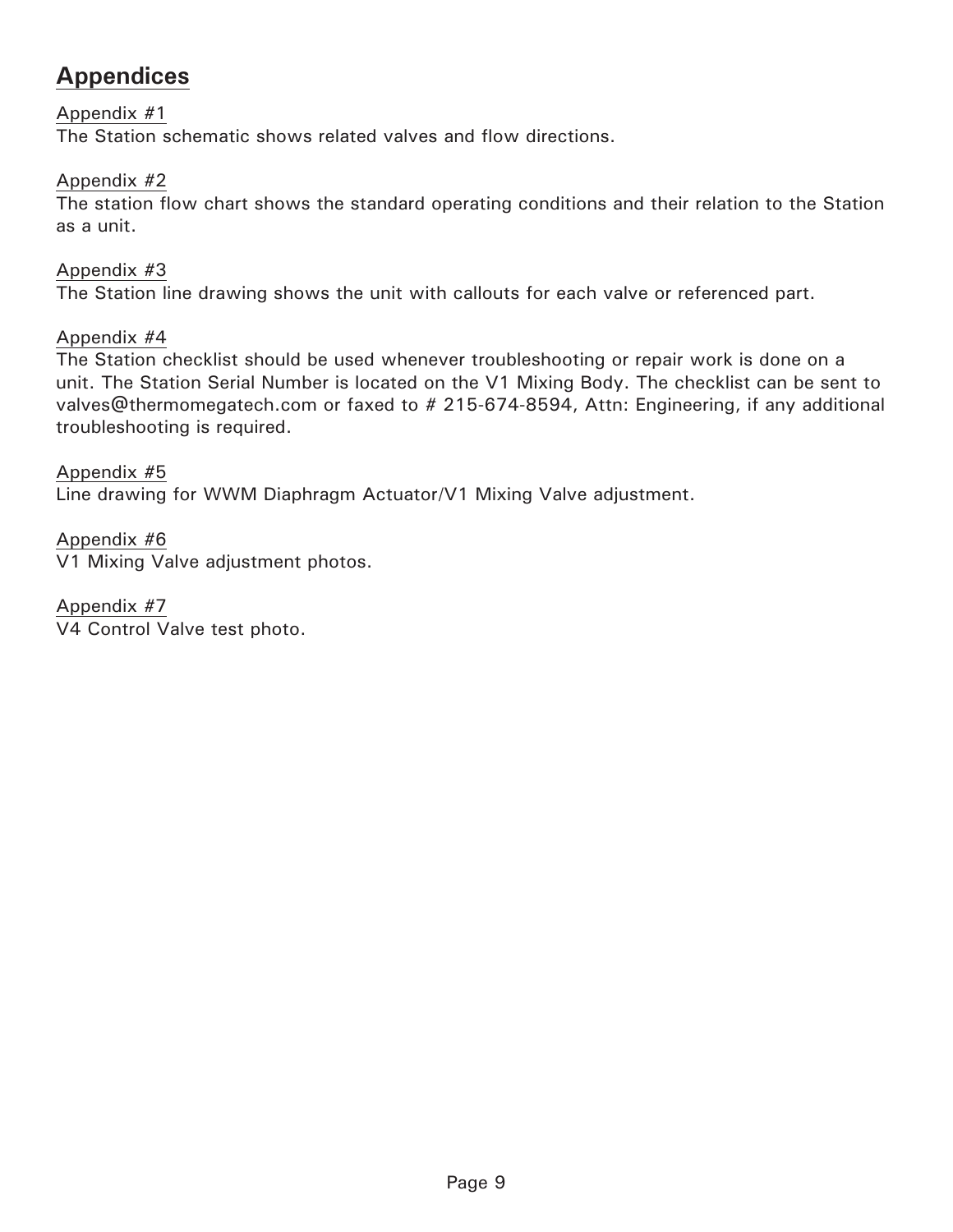# **APPENDIX #1: Therm-O-Mix Safety Shower Station Schematic**

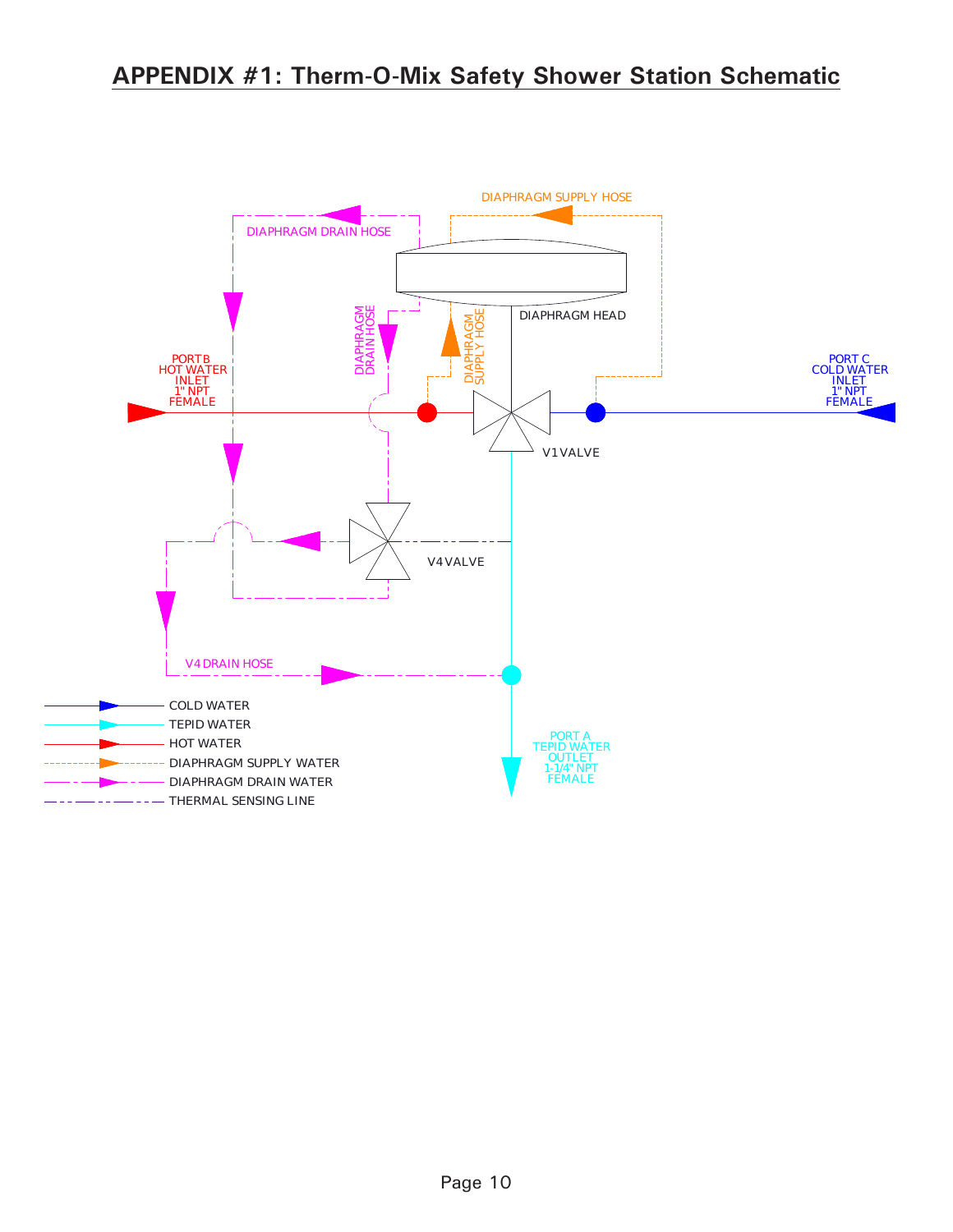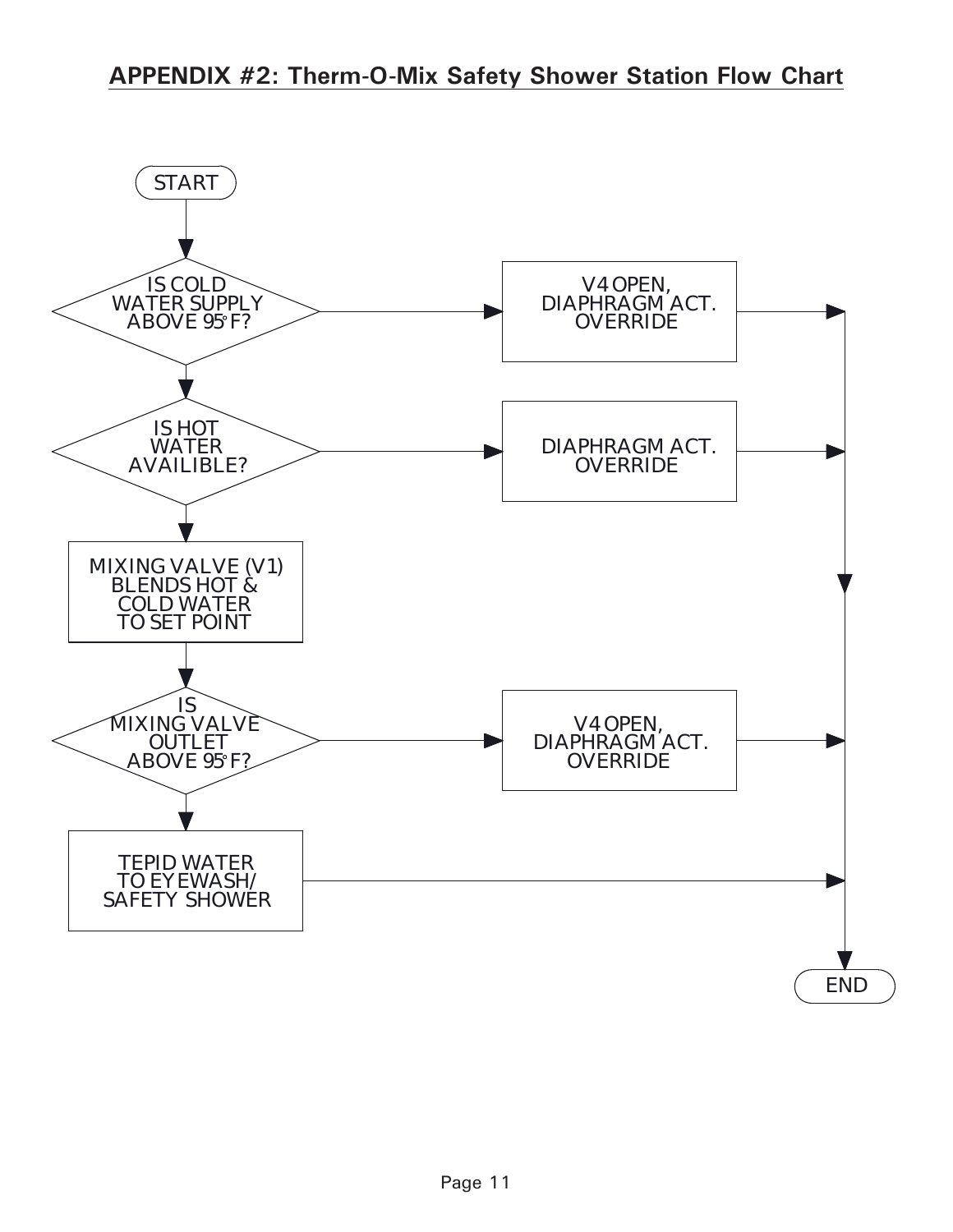## **APPENDIX #3: Station Line Drawing**

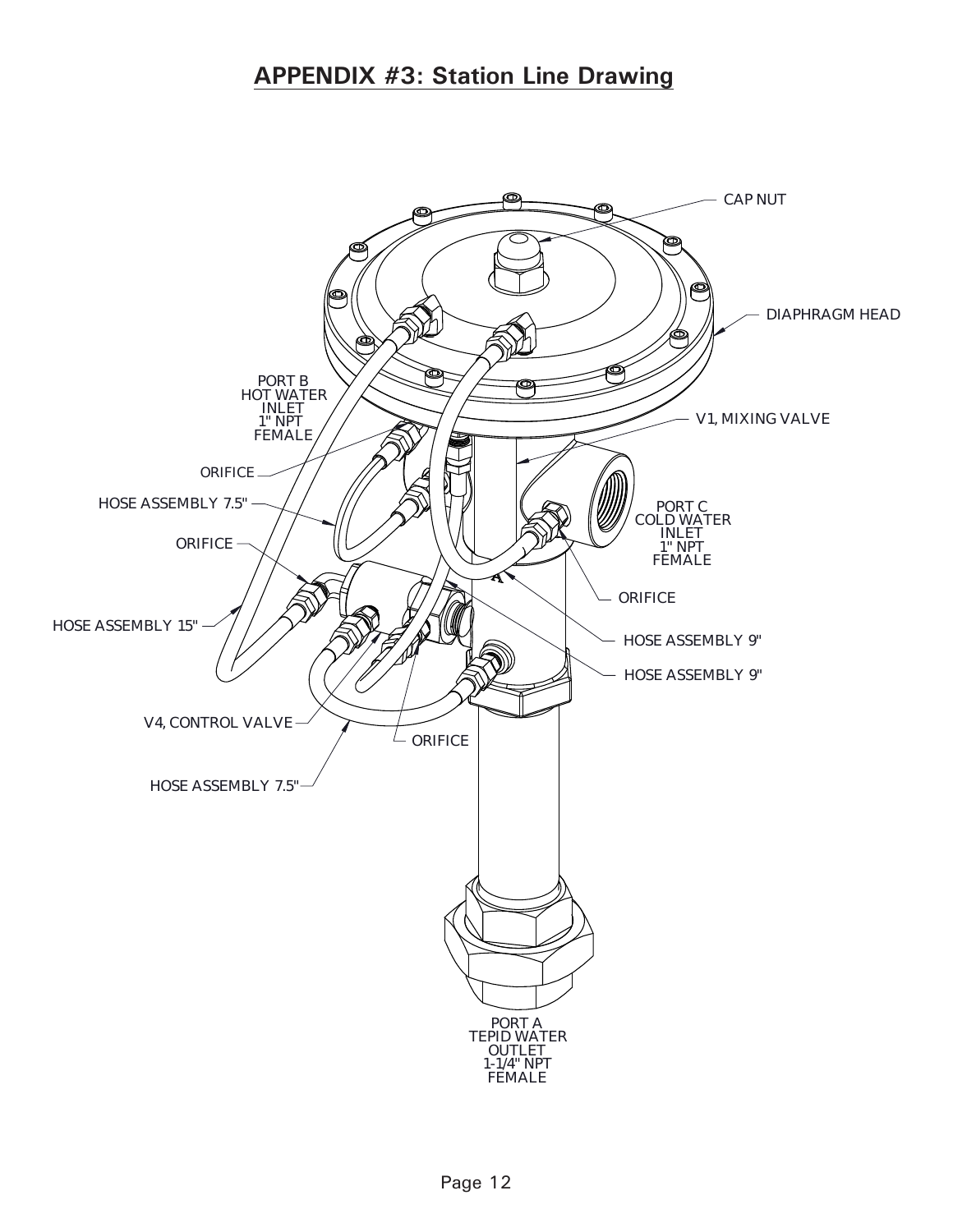## **APPENDIX #4: Therm-O-Mix WWM Safety Shower Station Checklist**

| Company                      | Contact       |
|------------------------------|---------------|
| <b>Plant Location</b>        | <b>Phone</b>  |
| Serviceman/Company           | Date          |
| <b>Station/Serial Number</b> | Unit Location |

Does the plant have adequate hot water flow pressure? (Recommended min. 45 PSIG/ max. 100 PSIG Is the stations hot water supply line properly sized? (Recommended min. 1" IPS) Does the plant have adequate cold water flow pressure? (Recommended min. 45 PSIG/ max. 100 PSIG

Is the stations cold water supply line properly sized? (Recommended min. 1" IPS) Is the station supplying tempered water to anything other than the Safety Shower Station? YES/NO

If "YES," explain:\_\_\_\_\_\_\_\_\_\_\_\_\_\_\_\_\_\_\_\_\_\_\_\_\_\_\_\_\_\_\_\_\_\_\_\_\_\_\_\_\_\_\_\_\_\_\_\_\_\_\_\_\_\_\_\_\_\_\_\_\_\_\_\_\_\_\_\_\_\_\_\_\_\_

Are freeze and scald protection valves installed correctly? YES/NO If "NO," please explain:\_\_\_\_\_\_\_\_\_\_\_\_\_\_\_\_\_\_\_\_\_\_\_\_\_\_\_\_\_\_\_\_\_\_\_\_\_\_\_\_\_\_\_\_\_\_\_\_\_\_\_\_\_\_\_\_\_\_\_\_\_\_\_\_\_\_\_\_

Is the cold water supply line or the tempered water outlet in contact with or being overheated by another source? (Steam supply lines, steam tracing or solar radiation) YES/NO If "YES," please explain:

 $\mathcal{L}_\mathcal{L} = \mathcal{L}_\mathcal{L} = \mathcal{L}_\mathcal{L} = \mathcal{L}_\mathcal{L} = \mathcal{L}_\mathcal{L} = \mathcal{L}_\mathcal{L} = \mathcal{L}_\mathcal{L} = \mathcal{L}_\mathcal{L} = \mathcal{L}_\mathcal{L} = \mathcal{L}_\mathcal{L} = \mathcal{L}_\mathcal{L} = \mathcal{L}_\mathcal{L} = \mathcal{L}_\mathcal{L} = \mathcal{L}_\mathcal{L} = \mathcal{L}_\mathcal{L} = \mathcal{L}_\mathcal{L} = \mathcal{L}_\mathcal{L}$ 

#### **Run #1**

| F / C |                               | F / C                   |
|-------|-------------------------------|-------------------------|
| F / C | Shower Start-up Spike:        | F / C                   |
|       |                               |                         |
| F / C | Eyewash Start-up Spike:       | F / C                   |
| F / C | <b>Shower Start-up Spike:</b> | F / C                   |
|       |                               |                         |
|       |                               |                         |
|       |                               | Eyewash Start-up Spike: |

 $\mathcal{L}_\mathcal{L} = \{ \mathcal{L}_\mathcal{L} = \{ \mathcal{L}_\mathcal{L} = \{ \mathcal{L}_\mathcal{L} = \{ \mathcal{L}_\mathcal{L} = \{ \mathcal{L}_\mathcal{L} = \{ \mathcal{L}_\mathcal{L} = \{ \mathcal{L}_\mathcal{L} = \{ \mathcal{L}_\mathcal{L} = \{ \mathcal{L}_\mathcal{L} = \{ \mathcal{L}_\mathcal{L} = \{ \mathcal{L}_\mathcal{L} = \{ \mathcal{L}_\mathcal{L} = \{ \mathcal{L}_\mathcal{L} = \{ \mathcal{L}_\mathcal{$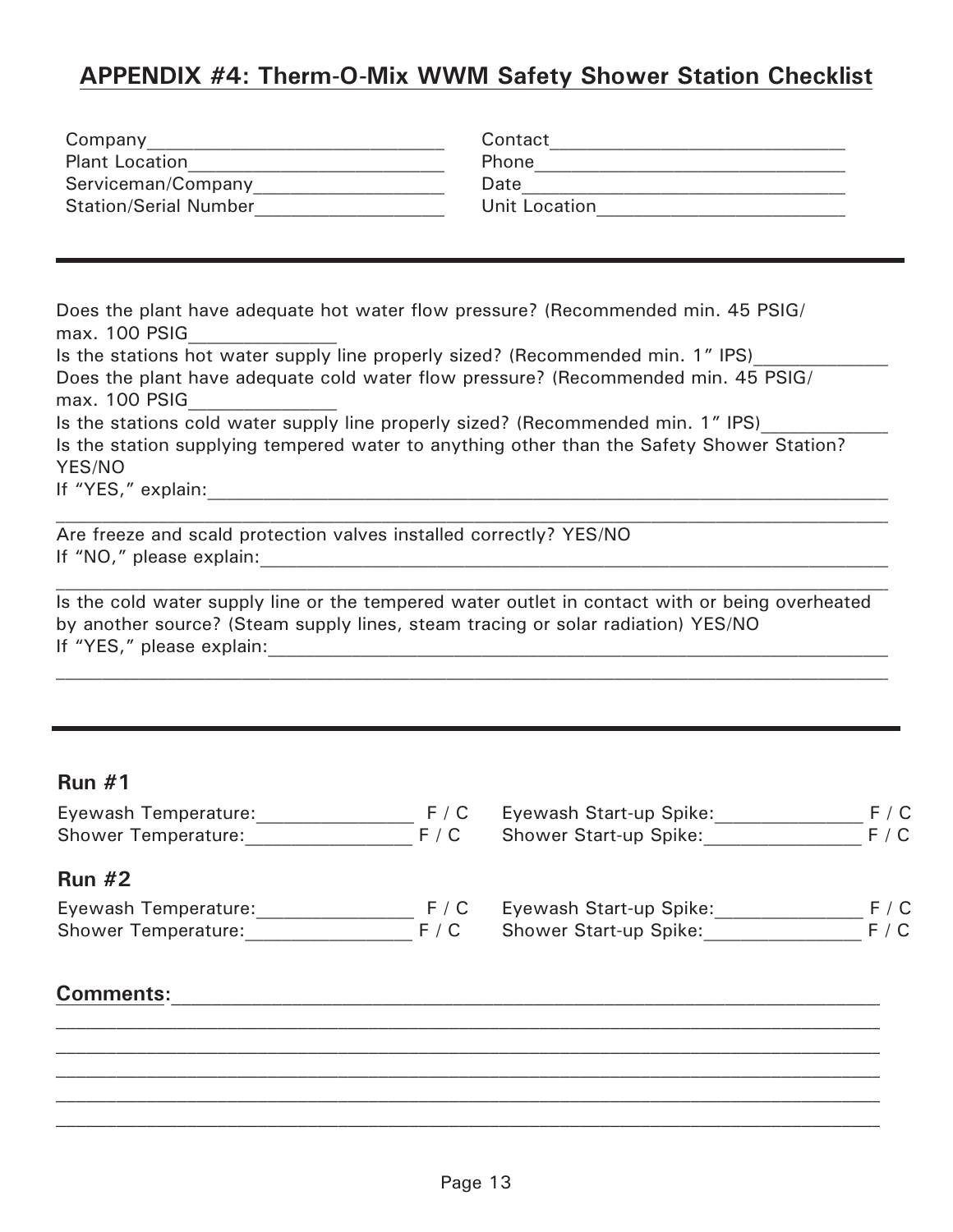# **APPENDIX #5: WWM Diaphragm Actuator/V1 Mixing Valve Line Drawing**



SET POINT -5°F

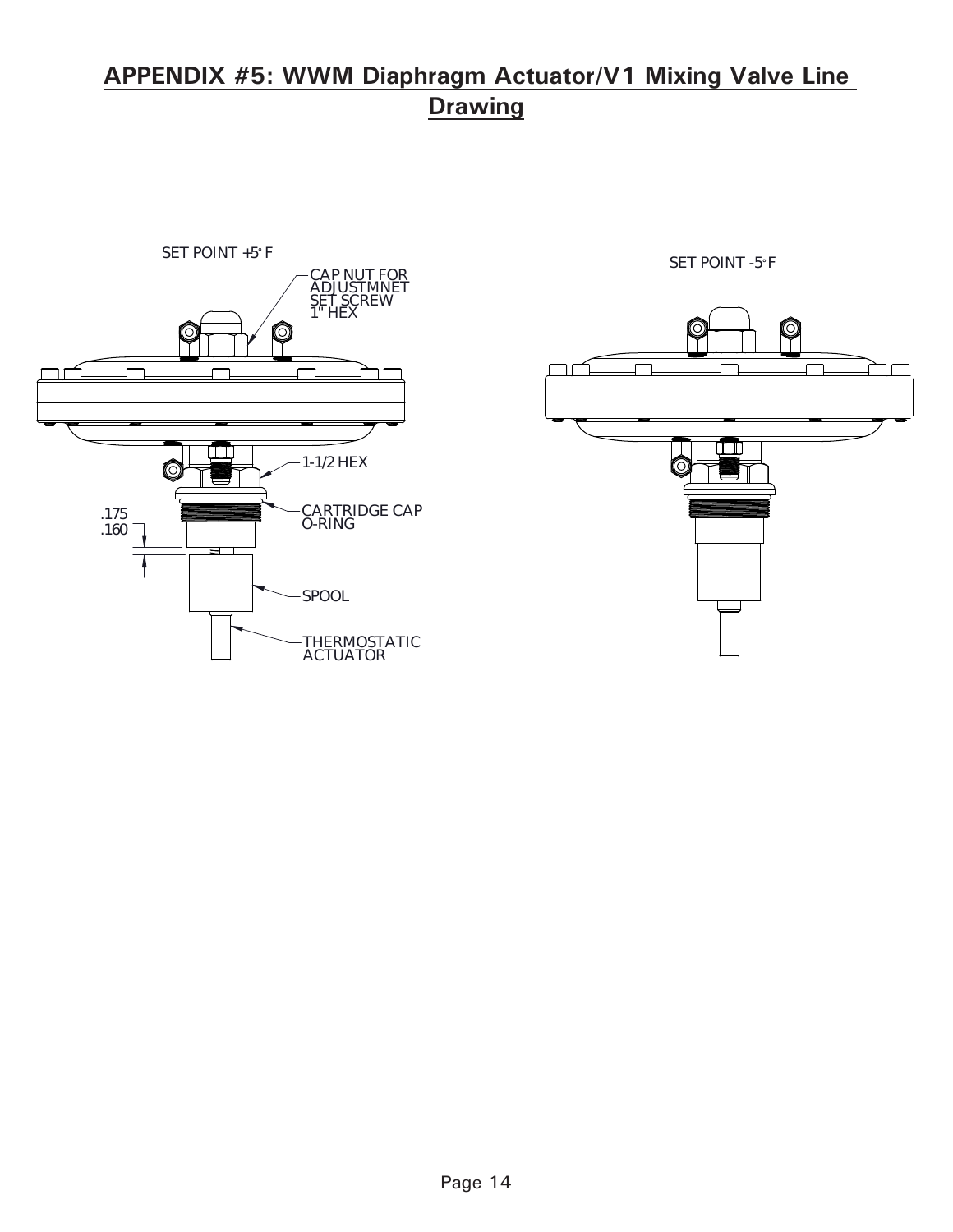# **APPENDIX #6: WWM Diaphragm Actuator/V1 Mixing Valve Adjustment Photo**



**Loosen lock nut.**



**Adjust calibration screw.**